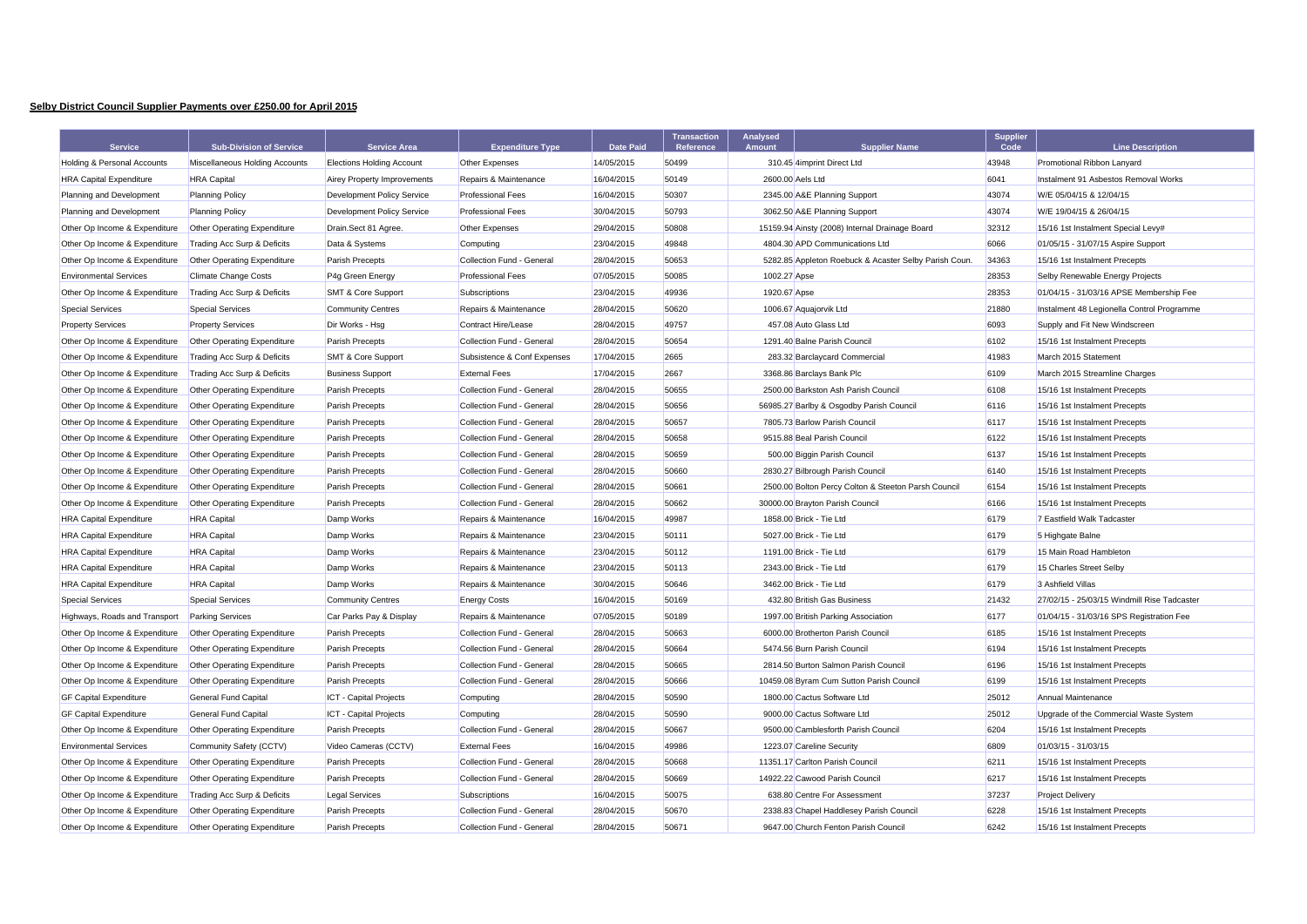| Other Op Income & Expenditure  | Trading Acc Surp & Deficits        | <b>Environmental Health</b>      | Subscriptions                  | 28/04/2015 | 50588 | 480.00 CIEH |                                                 | 6245  | 01/04/15 - 31/03/16 Annual Subscription            |
|--------------------------------|------------------------------------|----------------------------------|--------------------------------|------------|-------|-------------|-------------------------------------------------|-------|----------------------------------------------------|
| Other Op Income & Expenditure  | Trading Acc Surp & Deficits        | Finance                          | <b>Subscriptions</b>           | 28/04/2015 | 50517 |             | 4680.00 Cipfa Business                          | 30910 | Subscription Renewal Ref 881-N                     |
| Central Services to the Public | <b>Local Tax Collection</b>        | Council Tax Collection           | Subscriptions                  |            | 50589 |             | 670.00 Cipfa Business Limited                   | 43602 | 01/04/15 - 31/03/16 CIPFA Bens & Revs Service      |
| Central Services to the Public | <b>Local Tax Collection</b>        | Non Domestic Rates               | <b>Subscriptions</b>           |            | 50589 |             | 2600.00 Cipfa Business Limited                  | 43602 | 01/04/15 - 31/03/16 CIPFA Bens & Revs Service      |
| <b>Housing Management</b>      | <b>Housing Management</b>          | <b>Resource Accounting</b>       | Other Expenses                 |            | 50622 |             | 1100.00 Cipfa Business Limited                  | 43602 | 01/04/15 - 31/03/16 Hsg Diagnostics & Benchmarking |
| Central Services to the Public | <b>General Grants</b>              | Miscellaneous Grants             | Grants                         | 23/04/2015 | 50513 |             | 38845.00 Citizens Advice Bureau                 | 30789 | 2015/16 Support Grant                              |
| Other Op Income & Expenditure  | Other Operating Expenditure        | Parish Precepts                  | Collection Fund - General      | 28/04/2015 | 50672 |             | 10369.95 Cliffe Parish Council                  | 6262  | 15/16 1st Instalment Precepts                      |
| Planning and Development       | Economic Development               | Tour de Yorkshire                | Printing/Stationery/Gen Exps   | 23/04/2015 | 50470 |             | 423.00 Cookie Graphic Design                    | 31513 | Tour de Yorkshire Cycling Leaflet                  |
| Other Op Income & Expenditure  | Other Operating Expenditure        | Parish Precepts                  | Collection Fund - General      | 28/04/2015 | 50673 |             | 972.50 Cridling Stubbs Parish Council           | 6314  | 15/16 1st Instalment Precepts                      |
| Other Op Income & Expenditure  | Trading Acc Surp & Deficits        | <b>Central Telephones</b>        | Communications                 | 23/04/2015 | 50083 |             | 626.68 Daisy Communications Ltd                 | 6325  | March 2015                                         |
| Other Op Income & Expenditure  | Other Operating Expenditure        | Drain.Sect 81 Agree.             | Other Expenses                 | 29/04/2015 | 50809 |             | 165778.50 Danvm Drainage Commissioners          | 34676 | 15/16 1st Instalment Special Levy#                 |
| <b>Property Services</b>       | <b>Property Services</b>           | Dir Works - Hsg                  | Equip/Furniture/Materials      | 23/04/2015 | 50171 |             | 3334.26 DB Electrical Wholesale Selby Ltd       | 36613 | March 2015 Statement                               |
| Other Op Income & Expenditure  | Other Operating Expenditure        | Parish Precepts                  | Collection Fund - General      | 28/04/2015 | 50674 |             | 2750.00 Drax Parish Council                     | 6363  | 15/16 1st Instalment Precepts                      |
| Other Op Income & Expenditure  | Trading Acc Surp & Deficits        | Benefits & Taxation              | <b>Professional Fees</b>       | 30/04/2015 | 50080 |             | 700.50 Eden Brown Recruitment Ltd               | 6385  | W/E 05/04/15                                       |
| Other Op Income & Expenditure  | Other Operating Expenditure        | Parish Precepts                  | Collection Fund - General      | 28/04/2015 | 50675 |             | 10000.00 Eggborough Parish Council              | 6387  | 15/16 1st Instalment Precepts                      |
| <b>HRA Capital Expenditure</b> | <b>HRA</b> Capital                 | Damp Works                       | Repairs & Maintenance          | 14/05/2015 | 50521 |             | 1067.00 Envirovent Ltd                          | 6406  | 1 Hutchinson Street Selby                          |
| <b>HRA Capital Expenditure</b> | <b>HRA</b> Capital                 | Damp Works                       | Repairs & Maintenance          | 14/05/2015 | 50522 |             | 1385.00 Envirovent Ltd                          | 6406  | 41 Beechwood Croft Sherburn                        |
| Other Op Income & Expenditure  | Other Operating Expenditure        | Parish Precepts                  | Collection Fund - General      | 28/04/2015 | 50676 |             | 7000.00 Escrick Parish Council                  | 6413  | 15/16 1st Instalment Precepts                      |
| Other Op Income & Expenditure  | Other Operating Expenditure        | Parish Precepts                  | Collection Fund - General      | 28/04/2015 | 50677 |             | 6153.06 Fairburn Parish Council                 | 6430  | 15/16 1st Instalment Precepts                      |
| <b>Special Services</b>        | <b>Special Services</b>            | <b>Community Centres</b>         | <b>Fixtures &amp; Fittings</b> | 14/05/2015 | 50451 |             | 306.87 Firelec Ltd                              | 6447  | Anne Sharpe - Service Renewal                      |
| <b>HRA Capital Expenditure</b> | <b>HRA</b> Capital                 | <b>External Cyclical Repairs</b> | Repairs & Maintenance          | 16/04/2015 | 50148 |             | 26013.93 Frank Haslam Milan & Company Limited   | 31913 | Instalment 3 Pre-Paint Repairs                     |
| Housing General Fund           | <b>Housing Strategy</b>            | P4g Strategic Dev Sites          | <b>Professional Fees</b>       | 16/04/2015 | 50058 |             | 1063.90 Freeth Cartwright Llp                   | 40492 | <b>Professional Fees</b>                           |
| <b>Environmental Services</b>  | Recycling                          | Recycling                        | <b>External Fees</b>           | 16/04/2015 | 50082 |             | 2093.96 Friendship Estates Ltd                  | 6464  | Greenwaste                                         |
| Other Op Income & Expenditure  | Other Operating Expenditure        | Parish Precepts                  | Collection Fund - General      | 28/04/2015 | 50678 |             | 2150.00 Gateforth Parish Council                | 6477  | 15/16 1st Instalment Precepts                      |
| Corporate and Democratic Core  | Democratic Rep & Mgmnt             | <b>Civic Functions</b>           | Other Expenses                 | 14/05/2015 | 50439 |             | 633.00 G & H Davidson                           | 6332  | Past Chairmans Badge and EPNS                      |
| Other Op Income & Expenditure  | Other Operating Expenditure        | Parish Precepts                  | Collection Fund - General      | 28/04/2015 | 50679 |             | 15137.26 Hambleton Parish Council               | 6519  | 15/16 1st Instalment Precepts                      |
| <b>Environmental Services</b>  | Regulatory Servics - EH            | <b>Public Conveniences</b>       | <b>External Fees</b>           | 23/04/2015 | 49993 |             | 3651.66 Healthmatic Ltd                         | 6545  | Maintenance 01/05/15 - 31/05/15                    |
| Other Op Income & Expenditure  | Other Operating Expenditure        | Parish Precepts                  | Collection Fund - General      | 28/04/2015 | 50681 |             | 1927.12 Heck Parish Council                     | 6549  | 15/16 1st Instalment Precepts                      |
| <b>Property Services</b>       | <b>Property Services</b>           | Dir Works - Hsg                  | <b>External Fees</b>           | 28/04/2015 | 50576 |             | 480.00 Help-Link UK Ltd                         | 21887 | <b>Various Addresses</b>                           |
| <b>Property Services</b>       | <b>Property Services</b>           | Dir Works - Hsg                  | <b>External Fees</b>           | 30/04/2015 | 50482 |             | 1936.60 Help-Link UK Ltd                        | 21887 | 29 Cherrytree Walk Tadcaster                       |
| <b>Property Services</b>       | <b>Property Services</b>           | Dir Works - Hsg                  | <b>External Fees</b>           | 30/04/2015 | 50483 |             | 2320.95 Help-Link UK Ltd                        | 21887 | 98 Stutton Road Tadcaster                          |
| Other Op Income & Expenditure  | Other Operating Expenditure        | Parish Precepts                  | Collection Fund - General      | 28/04/2015 | 50682 |             | 11250.27 Hemingbrough Parish Council            | 6553  | 15/16 1st Instalment Precepts                      |
| Other Op Income & Expenditure  | <b>Other Operating Expenditure</b> | <b>Parish Precepts</b>           | Collection Fund - General      | 28/04/2015 | 50683 |             | 5625.00 Hensall Parish Council                  | 6557  | 15/16 1st Instalment Precepts                      |
| <b>GF Capital Expenditure</b>  | <b>General Fund Capital</b>        | Asset Mgmt Plan Leisure & Park   | <b>Other Expenses</b>          | 30/04/2015 | 50583 |             | 30596.00 H.H. Smith & Sons Company Limited      | 43758 | Roofing Repairs Tadcaster Leisure Centre           |
| Other Op Income & Expenditure  | Other Operating Expenditure        | Parish Precepts                  | Collection Fund - General      | 28/04/2015 | 50684 |             | 5959.77 Hillam Parish Counci                    | 6563  | 15/16 1st Instalment Precepts                      |
| Other Op Income & Expenditure  | Other Operating Expenditure        | Parish Precepts                  | Collection Fund - General      | 28/04/2015 | 50685 |             | 4539.39 Hirst Courtney Parish Council           | 6566  | 15/16 1st Instalment Precepts                      |
| Holding & Personal Accounts    | <b>Control Accounts</b>            | <b>Creditors Control</b>         | Tax Deduct On Contract Payment | 16/04/2015 | 50172 |             | 4383.22 HM Revenue & Customs                    | 6590  | March 2015 CIS Deductions                          |
| <b>Property Services</b>       | <b>Property Services</b>           | Dir Works - Hsg                  | Equip/Furniture/Materials      | 23/04/2015 | 50118 |             | 2825.54 Howdens Joinery Ltd                     | 21474 | March 2015 Statement                               |
| <b>Housing Management</b>      | <b>Housing Management</b>          | Resource Accounting              | Other Expenses                 | 30/04/2015 | 50418 |             | 820.00 HQN Ltd                                  | 6606  | <b>SEN Subscription</b>                            |
| Corporate and Democratic Core  | Corporate Management               | <b>Better Together</b>           | Other Expenses                 | 07/05/2015 | 50151 |             | 843.00 Ideal Office Ltd                         | 43704 | Furniture                                          |
| Other Op Income & Expenditure  | Trading Acc Surp & Deficits        | Data & Systems                   | Computing                      | 23/04/2015 | 50472 |             | 32853.19 Idox Software Ltd                      | 6622  | Uniform Capital Maintenance                        |
| Housing General Fund           | Housing Benefits Admin             | Housing Benefit Admin            | Subscriptions                  | 07/05/2015 | 50117 | 495.00 IRRV |                                                 | 30989 | Benefits Advisory Service Annual Subs              |
| <b>HRA Capital Expenditure</b> | <b>HRA</b> Capital                 | <b>Electrical Rewires</b>        | Repairs & Maintenance          | 07/05/2015 | 50799 |             | 268.00 IT Electrical (Yorkshire) Ltd            | 6652  | 4 Holly View Skipwith                              |
| Planning and Development       | Development Control                | Development Management           | <b>Professional Fees</b>       | 16/04/2015 | 50159 |             | 5423.27 I-Three Consulting Limited              | 43865 | Selby Plan SIM & Expenses                          |
| <b>HRA Capital Expenditure</b> | <b>HRA</b> Capital                 | Void Property Repairs            | Repairs & Maintenance          | 30/04/2015 | 50200 |             | 1120.00 J&D Decorating and Property Maintenance | 36796 | 2 Parkin Avenue Selby                              |
| <b>Property Services</b>       | <b>Property Services</b>           | Dir Works - Hsg                  | Equip/Furniture/Materials      | 23/04/2015 | 50120 |             | 6317.81 Jewson Ltd                              | 6662  | March 2015 Statement                               |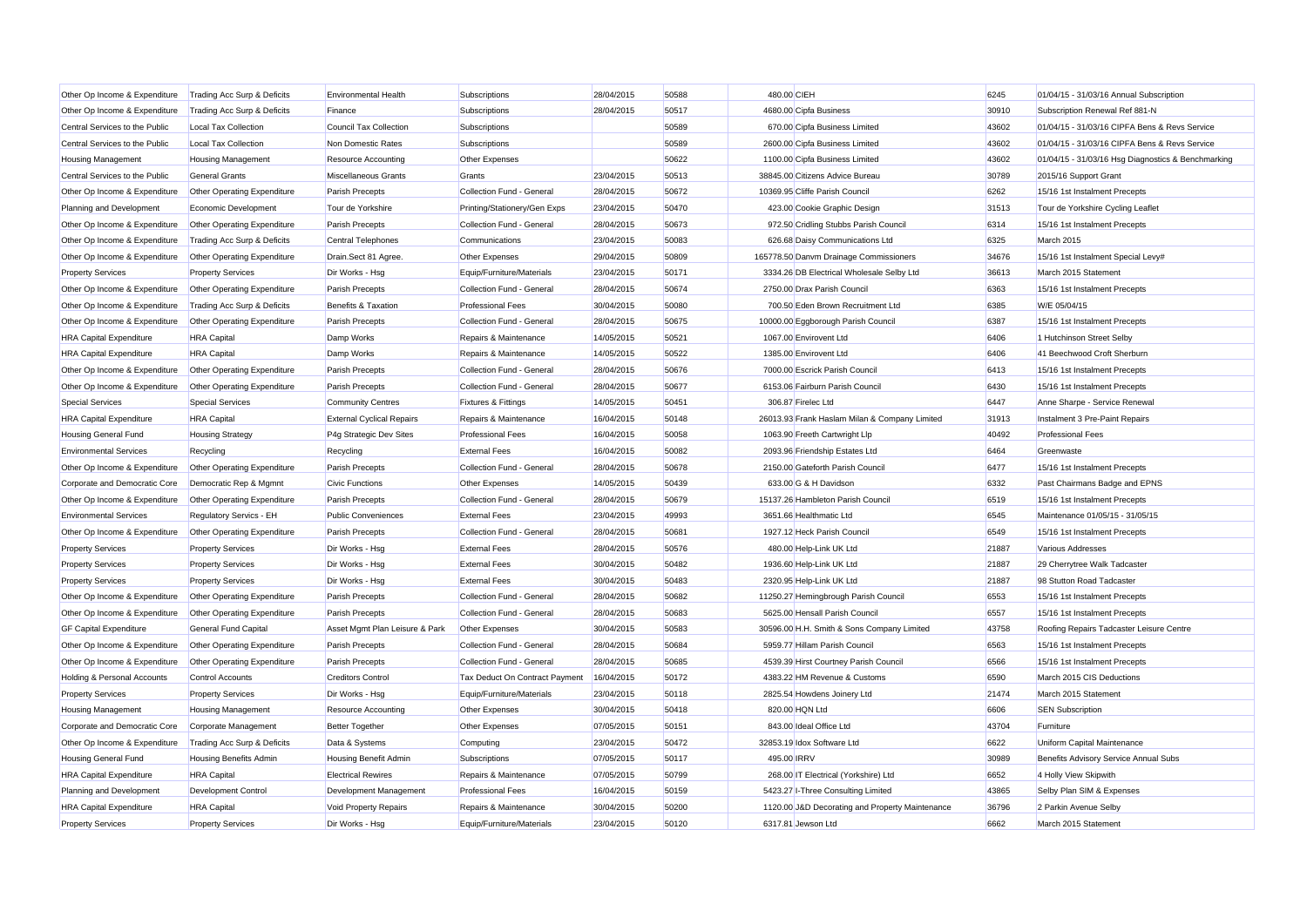| Other Op Income & Expenditure  | Trading Acc Surp & Deficits        | Assets                          | Printing/Stationery/Gen Exps       | 30/04/2015 | 49995 | 277.33 Jordans Property Services Ltd            | 37816 | 29 Moor Lane Sherburn                       |
|--------------------------------|------------------------------------|---------------------------------|------------------------------------|------------|-------|-------------------------------------------------|-------|---------------------------------------------|
| Other Op Income & Expenditure  | Trading Acc Surp & Deficits        | Assets                          | Printing/Stationery/Gen Exps       | 30/04/2015 | 49996 | 277.33 Jordans Property Services Ltd            | 37816 | <b>Highfield Villas</b>                     |
| Other Op Income & Expenditure  | Other Operating Expenditure        | Parish Precepts                 | Collection Fund - General          | 28/04/2015 | 50687 | 2217.18 Kelfield Parish Council                 | 6688  | 15/16 1st Instalment Precepts               |
| Other Op Income & Expenditure  | Other Operating Expenditure        | Parish Precepts                 | Collection Fund - General          | 28/04/2015 | 50688 | 8412.49 Kellington Parish Council               | 6689  | 15/16 1st Instalment Precepts               |
| Other Op Income & Expenditure  | Other Operating Expenditure        | Parish Precepts                 | Collection Fund - General          | 28/04/2015 | 50689 | 3000.00 Kirk Smeaton Parish Council             | 6703  | 15/16 1st Instalment Precepts               |
| Other Op Income & Expenditure  | Trading Acc Surp & Deficits        | Finance                         | <b>Subscriptions</b>               | 14/05/2015 | 50473 | 1650.00 Lavat Consulting Limited                | 6728  | 2015/16 Membership                          |
| <b>Property Services</b>       | <b>Property Services</b>           | Dir Works - Hsg                 | <b>External Fees</b>               | 07/05/2015 | 50191 | 2190.00 Lease Not Buy Ltd                       | 43098 | 12a Bright Walk Selby                       |
| Corporate and Democratic Core  | Democratic Rep & Mgmnt             | <b>Access Selby Board</b>       | <b>Professional Fees</b>           | 30/04/2015 | 50395 | 1700.00 Leisure Associates                      | 28758 | 17/03/14 - 12/01/15 Access Selby Management |
| <b>Housing Management</b>      | <b>Housing Management</b>          | <b>Housing Management</b>       | <b>Legal Fees</b>                  | 24/04/2015 | 2681  | 1110.00 Liberata Uk Ltd                         | 36656 | March 2015 PCOL Claims                      |
| Other Op Income & Expenditure  | Other Operating Expenditure        | Parish Precepts                 | Collection Fund - General          | 28/04/2015 | 50690 | 1500.00 Little Smeaton Parish Council           | 43987 | 15/16 1st Instalment Precepts               |
| Other Op Income & Expenditure  | Trading Acc Surp & Deficits        | <b>SMT &amp; Core Support</b>   | Subscriptions                      | 16/04/2015 | 50066 | 8305.38 Local Government Association            | 37138 | LGA Subscription 2015/16                    |
| Other Op Income & Expenditure  | Other Operating Expenditure        | Parish Precepts                 | Collection Fund - General          | 28/04/2015 | 50691 | 475.00 Long Drax Parish Council                 | 6778  | 15/16 1st Instalment Precepts               |
| <b>GF Capital Expenditure</b>  | <b>General Fund Capital</b>        | P4g Selby Leisure Rebuild       | Repairs & Maintenance              | 30/04/2015 | 50819 | 300.00 LRB Trophies                             | 43568 | 1 x Brushed Stainless Steel Plate           |
| Holding & Personal Accounts    | Miscellaneous Holding Accounts     | SDHT - 43 Kirkgate              | <b>Professional Fees</b>           | 16/04/2015 | 50147 | 600.00 Lucas Lee & Partners                     | 43863 | <b>Review Specification</b>                 |
| Housing General Fund           | <b>Housing Strategy</b>            | P4g Housing Trust               | <b>Professional Fees</b>           | 16/04/2015 | 50147 | 400.00 Lucas Lee & Partners                     | 43863 | <b>Review Specification</b>                 |
| Other Op Income & Expenditure  | Trading Acc Surp & Deficits        | <b>Democratic Services</b>      | Printing/Stationery/Gen Exps       | 16/04/2015 | 49839 | 275.80 Lyreco Uk Ltd                            | 6787  | Lyreco Stationery - Other                   |
| Housing General Fund           | <b>Housing Strategy</b>            | P4g Housing Trust               | <b>Professional Fees</b>           | 16/04/2015 | 50146 | 459.00 Mark Cahill                              | 43527 | 43 Kirkgate Tadcaster - Clerk of Works      |
| Other Op Income & Expenditure  | Trading Acc Surp & Deficits        | Planning                        | Direct Salaries & Wages            | 30/04/2015 | 50110 | 1496.50 Matchtech                               | 43334 | W/C 23/03/15                                |
| Other Op Income & Expenditure  | Trading Acc Surp & Deficits        | Planning                        | Direct Salaries & Wages            | 30/04/2015 | 50201 | 730.00 Matchtech                                | 43334 | W/C 02/03/15                                |
| Other Op Income & Expenditure  | Trading Acc Surp & Deficits        | Planning                        | <b>Direct Salaries &amp; Wages</b> | 30/04/2015 | 50202 | 1423.50 Matchtech                               | 43334 | W/C 09/03/15                                |
| Other Op Income & Expenditure  | Trading Acc Surp & Deficits        | Planning                        | Direct Salaries & Wages            | 30/04/2015 | 50422 | 1350.50 Matchtech                               | 43334 | W/E 16/04/15                                |
| Other Op Income & Expenditure  | Trading Acc Surp & Deficits        | Planning                        | <b>Direct Salaries &amp; Wages</b> | 30/04/2015 | 50423 | 1368.75 Matchtech                               | 43334 | W/E 16/04/15                                |
| Highways, Roads and Transport  | <b>Parking Services</b>            | Car Parks Enforcement           | Equip/Furniture/Materials          | 30/04/2015 | 49024 | 1526.76 Metric Group Ltd                        | 6815  | Car Parks Contracts Invoice                 |
| <b>Property Services</b>       | <b>Property Services</b>           | Dir Works - Hsg                 | <b>External Fees</b>               | 14/05/2015 | 50485 | 261.50 Michael Walsh (Plasterers) Ltd           | 7419  | 63 Moor Lane Sherburn                       |
| <b>Property Services</b>       | <b>Property Services</b>           | Dir Works - Hsg                 | <b>External Fees</b>               | 14/05/2015 | 50490 | 2068.70 Michael Walsh (Plasterers) Ltd          | 7419  | 15 Main Road Hambleton                      |
| Planning and Development       | <b>Development Control</b>         | Development Management          | <b>Legal Fees</b>                  | 17/04/2015 | 2664  | 280.00 Miss Rachel Howden                       | 36031 | Reimbursement of Court Fee                  |
| <b>Property Services</b>       | <b>Property Services</b>           | Dir Works - Hsg                 | Equip/Furniture/Materials          | 23/04/2015 | 50119 | 1692.26 MKM Building Supplies Ltd               | 21210 | March 2015 Statement                        |
| Other Op Income & Expenditure  | Other Operating Expenditure        | Parish Precepts                 | Collection Fund - General          | 28/04/2015 | 50692 | 9050.59 Monk Fryston Parish Council             | 6829  | 15/16 1st Instalment Precepts               |
| <b>HRA Capital Expenditure</b> | <b>HRA</b> Capital                 | Kitchens - Decent Homes         | Soft Loans                         | 30/04/2015 | 50794 | 500.00 *Personal Information*                   | 43996 | <b>Bond Guarantee Scheme</b>                |
| Planning and Development       | <b>Development Control</b>         | Development Management          | Misc Income                        | 16/04/2015 | 50096 | 385.00 Mr & Mrs Clark                           | 43851 | Planning Fee Refund                         |
| Other Op Income & Expenditure  | Trading Acc Surp & Deficits        | <b>ICT</b>                      | Computing                          | 14/05/2015 | 50413 | 8500.00 Netcentrix                              | 26614 | 01/04/15 - 31/03/16 Annual Support          |
| Other Op Income & Expenditure  | Other Operating Expenditure        | Parish Precepts                 | Collection Fund - General          | 28/04/2015 | 50693 | 750.00 Newland Parish Council                   | 31679 | 15/16 1st Instalment Precepts               |
| Other Op Income & Expenditure  | Other Operating Expenditure        | Parish Precepts                 | Collection Fund - General          | 28/04/2015 | 50694 | 1260.00 Newton Kyme cum Toulston Parish Council | 6874  | 15/16 1st Instalment Precepts               |
| Other Op Income & Expenditure  | <b>Other Operating Expenditure</b> | Parish Precepts                 | Collection Fund - General          | 28/04/2015 | 50695 | 8000.00 North Duffield Parish Council           | 6884  | 15/16 1st Instalment Precepts               |
| <b>HRA Capital Expenditure</b> | <b>HRA</b> Capital                 | <b>Central Heating Systems</b>  | Repairs & Maintenance              | 16/04/2015 | 50137 | 583.00 Northern Gas Networks Ltd                | 34757 | 43 Highfield Villas Sherburn                |
| <b>HRA Capital Expenditure</b> | <b>HRA</b> Capital                 | <b>Central Heating Systems</b>  | Repairs & Maintenance              | 28/04/2015 | 50621 | 583.00 Northern Gas Networks Ltd                | 34757 | 83 Station Road Hambleton                   |
| Other Op Income & Expenditure  | Trading Acc Surp & Deficits        | Data & Systems                  | Computing                          | 30/04/2015 | 50101 | 650.00 Northgate Information Solutions UK Ltd   | 26165 | Licence for Upgrade                         |
| Holding & Personal Accounts    | Miscellaneous Holding Accounts     | C. Tax Payers Coll Fund Account | <b>NYCC Precept</b>                | 17/04/2015 | 50406 | 2669019.00 North Yorkshire County Council       | 32208 | 21/04/15 Precept Instalment                 |
| Holding & Personal Accounts    | Miscellaneous Holding Accounts     | NNDR Payers Coll Fund (Old)     | <b>NNDR Pool Contribution</b>      | 28/04/2015 | 50651 | 318528.00 North Yorkshire County Council        | 32208 | 30/04/15 Retained Business Rates            |
| Planning and Development       | Development Control                | Development Management          | <b>Professional Fees</b>           | 30/04/2015 | 50503 | 2681.00 North Yorkshire County Council          | 6902  | 13% Contribution to Archaeology Services    |
| Holding & Personal Accounts    | Miscellaneous Holding Accounts     | C. Tax Payers Coll Fund Account | <b>NYFRA</b> Precept               | 17/04/2015 | 50408 | 156724.00 North Yorkshire Fire & Rescue         | 32207 | 21/04/15 Precept Instalment                 |
| Holding & Personal Accounts    | Miscellaneous Holding Accounts     | NNDR Payers Coll Fund (Old)     | <b>NNDR Pool Contribution</b>      | 28/04/2015 | 50652 | 35392.00 North Yorkshire Fire & Rescue          | 32207 | 30/04/15 Retained Business Rates            |
| Holding & Personal Accounts    | Miscellaneous Holding Accounts     | C. Tax Payers Coll Fund Account | <b>NYPA</b> Precept                | 17/04/2015 | 50407 | 516269.00 North Yorkshire PCC                   | 32209 | 21/04/15 Precept Instalment                 |
| <b>HRA Other</b>               | HRA Other I&E                      | Pension Past Service Adjust     | <b>Pension Costs</b>               | 16/04/2015 | 50135 | 196100.00 North Yorkshire Pension Fund          | 6899  | April 2015 Monthly Sue/Sur Deficit 15/16    |
| Highways, Roads and Transport  | <b>Parking Services</b>            | Car Parks-Other                 | <b>Energy Costs</b>                | 16/04/2015 | 49978 | 706.34 Npower Ltd                               | 6917  | 01/01/15 - 31/03/15                         |
| Highways, Roads and Transport  | <b>Parking Services</b>            | Car Parks-Other                 | <b>Energy Costs</b>                | 16/04/2015 | 49980 | 969.33 Npower Ltd                               | 6917  | 01/01/15 - 31/03/15                         |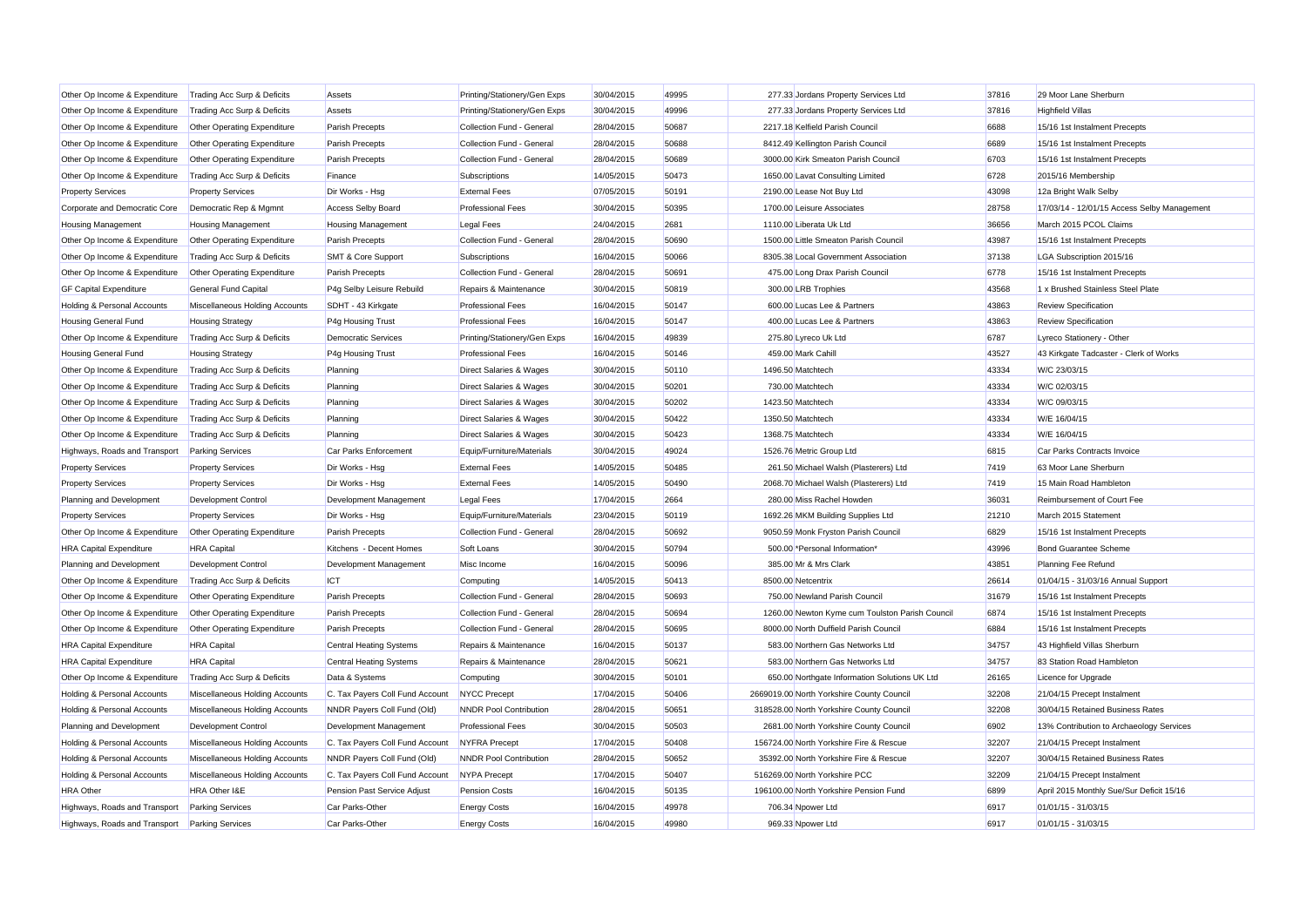| Highways, Roads and Transport Parking Services |                                | Car Parks Pay & Display        | <b>Energy Costs</b>       | 23/04/2015 | 50214 | 500.30 Npower Ltd                                   | 6917  | 26/11/14 - 28/02/15 Back Micklegate Car Park   |
|------------------------------------------------|--------------------------------|--------------------------------|---------------------------|------------|-------|-----------------------------------------------------|-------|------------------------------------------------|
| <b>Housing Management</b>                      | <b>Housing Management</b>      | Ousegate Hostel                | <b>Energy Costs</b>       | 30/04/2015 | 50219 | 554.21 Npower Ltd                                   | 6917  | 17/12/14 - 31/03/15 Edgerton Lodge Tadcaster   |
| Other Op Income & Expenditure                  | Trading Acc Surp & Deficits    | <b>Access Selby</b>            | <b>Energy Costs</b>       | 23/04/2015 | 50237 | 1177.92 Npower Ltd                                  | 6917  | 01/03/15 - 31/03/15 8-10 Market Cross Selby    |
| Planning and Development                       | Economic Development           | The Vivars MR                  | <b>Energy Costs</b>       | 23/04/2015 | 50275 | 790.74 Npower Ltd                                   | 6917  | 01/01/15 - 31/03/15 Vivars Industrial          |
| <b>Property Services</b>                       | <b>Property Services</b>       | Dir Works - Hsg                | <b>Energy Costs</b>       | 23/04/2015 | 50277 | 957.86 Npower Ltd                                   | 6917  | 01/01/15 - 31/03/15 Unit 14 Vivars Industrial  |
| <b>Special Services</b>                        | <b>Special Services</b>        | Communal Lighting              | <b>Energy Costs</b>       | 23/04/2015 | 50211 | 1279.78 Npower Ltd                                  | 6917  | 01/01/15 - 31/03/15 Prospect Centre Selby      |
| <b>Special Services</b>                        | <b>Special Services</b>        | <b>Community Centres</b>       | <b>Energy Costs</b>       | 16/04/2015 | 49971 | 353.27 Npower Ltd                                   | 6917  | 01/04/14 - 31/03/15                            |
| <b>Special Services</b>                        | <b>Special Services</b>        | <b>Community Centres</b>       | <b>Energy Costs</b>       | 16/04/2015 | 49981 | 328.28 Npower Ltd                                   | 6917  | Warden Call 01/04/14 - 31/03/15                |
| <b>Special Services</b>                        | <b>Special Services</b>        | <b>Community Centres</b>       | <b>Energy Costs</b>       | 16/04/2015 | 49982 | 328.28 Npower Ltd                                   | 6917  | Warden Call 01/04/14 - 31/03/15                |
| <b>Special Services</b>                        | <b>Special Services</b>        | <b>Community Centres</b>       | <b>Energy Costs</b>       | 16/04/2015 | 49983 | 328.28 Npower Ltd                                   | 6917  | Warden Call 01/04/14 - 31/03/15                |
| <b>Special Services</b>                        | <b>Special Services</b>        | <b>Community Centres</b>       | <b>Energy Costs</b>       | 16/04/2015 | 49984 | 328.28 Npower Ltd                                   | 6917  | Alarm 01/04/14 - 31/03/15                      |
| <b>Special Services</b>                        | <b>Special Services</b>        | <b>Community Centres</b>       | <b>Energy Costs</b>       | 23/04/2015 | 50205 | 1104.34 Npower Ltd                                  | 6917  | 01/03/15 - 31/03/15 St Wilfrids Court Brayton  |
| <b>Special Services</b>                        | <b>Special Services</b>        | <b>Community Centres</b>       | <b>Energy Costs</b>       | 23/04/2015 | 50206 | 651.35 Npower Ltd                                   | 6917  | 19/02/15 - 31/03/15 Anne Sharpe Centre         |
| <b>Special Services</b>                        | <b>Special Services</b>        | <b>Community Centres</b>       | <b>Energy Costs</b>       | 23/04/2015 | 50210 | 394.00 Npower Ltd                                   | 6917  | 01/03/15 - 31/03/15 Laurie Backhouse Court     |
| <b>Special Services</b>                        | <b>Special Services</b>        | <b>Community Centres</b>       | <b>Energy Costs</b>       | 23/04/2015 | 50212 | 1021.06 Npower Ltd                                  | 6917  | 01/01/15 - 31/03/15 Westfield Court Eggborough |
| <b>Special Services</b>                        | <b>Special Services</b>        | <b>Community Centres</b>       | <b>Energy Costs</b>       | 23/04/2015 | 50225 | 786.43 Npower Ltd                                   | 6917  | 01/01/15 - 31/03/15 Kelcbar Close Tadcaster    |
| Other Op Income & Expenditure                  | Trading Acc Surp & Deficits    | <b>ICT</b>                     | Computing                 | 30/04/2015 | 49847 | 2193.50 Nynet Ltd                                   | 6924  | 01/04/15 - 30/06/15 Quarterly Charges          |
| Other Op Income & Expenditure                  | Trading Acc Surp & Deficits    | Assets                         | Communications            |            | 50648 | 309.12 Orange Personal Communications Services Ltd  | 6936  | April 2014 Mobile Phones                       |
| Other Op Income & Expenditure                  | Other Operating Expenditure    | Drain.Sect 81 Agree.           | Other Expenses            | 29/04/2015 | 50810 | 129793.97 Ouse & Derwent Internal Drainage Board    | 6942  | 15/16 1st Instalment Special Levy#             |
| <b>Property Services</b>                       | <b>Property Services</b>       | Dir Works - Hsg                | <b>External Fees</b>      | 30/04/2015 | 50441 | 1650.00 Paul Harrison Building and Property Repairs | 6531  | 16 St Wilfrids Close Brayton                   |
| <b>Property Services</b>                       | <b>Property Services</b>       | Dir Works - Hsg                | <b>External Fees</b>      | 07/05/2015 | 50636 | 372.00 Paul Harrison Building and Property Repairs  | 6531  | 83 Woodville Terrace Selby                     |
| <b>Property Services</b>                       | <b>Property Services</b>       | Dir Works - Hsg                | <b>External Fees</b>      | 07/05/2015 | 50637 | 1100.00 Paul Harrison Building and Property Repairs | 6531  | 14 Viking Drive Riccall                        |
| Planning and Development                       | Economic Development           | Tour de Yorkshire              | <b>Professional Fees</b>  | 23/04/2015 | 50467 | 3550.00 Pennine Events Ltd                          | 43797 | Event Management Fee                           |
| Planning and Development                       | Economic Development           | Tour de Yorkshire              | <b>Professional Fees</b>  | 23/04/2015 | 50468 | 1285.00 Pennine Events Ltd                          | 43797 | <b>Event Staff</b>                             |
| Planning and Development                       | Economic Development           | Tour de Yorkshire              | <b>Professional Fees</b>  | 30/04/2015 | 50821 | 478.80 Pennine Events Ltd                           | 43797 | Stage 2 Table Top Exercise 1-3 May 2015        |
| Planning and Development                       | Economic Development           | Tour de Yorkshire              | <b>Professional Fees</b>  | 30/04/2015 | 50822 | 2565.00 Pennine Events Ltd                          | 43797 | Final Payment for Provision of Staff           |
| Housing Management                             | <b>Housing Management</b>      | Estate Man. Costs              | Other Expenses            | 30/04/2015 | 50838 | 350.00 PJT Property Maintenance                     | 6980  | West Field Lane South Milford                  |
| <b>HRA Capital Expenditure</b>                 | <b>HRA</b> Capital             | <b>Fencing Programme</b>       | Repairs & Maintenance     | 30/04/2015 | 50832 | 595.00 PJT Property Maintenance                     | 6980  | 9 Curson Terrace                               |
| <b>HRA Capital Expenditure</b>                 | <b>HRA</b> Capital             | Void Property Repairs          | Repairs & Maintenance     | 30/04/2015 | 50831 | 1540.00 PJT Property Maintenance                    | 6980  | 40 Church Fenton Lane                          |
| <b>Property Services</b>                       | <b>Property Services</b>       | Dir Works - Hsg                | Other Expenses            | 30/04/2015 | 50834 | 840.00 PJT Property Maintenance                     | 6980  | 3 Marsh Croft Brotherton                       |
| <b>Property Services</b>                       | <b>Property Services</b>       | Dir Works - Hsg                | Other Expenses            | 30/04/2015 | 50836 | 1594.00 PJT Property Maintenance                    | 6980  | 3 Ashfield Villas                              |
| <b>Property Services</b>                       | <b>Property Services</b>       | Dir Works - Hsg                | Other Expenses            | 30/04/2015 | 50837 | 1045.00 PJT Property Maintenance                    | 6980  | March 2015 Cleaning Costs                      |
| <b>Cultural and Related Services</b>           | Recreation & Sport             | Abbey Leisure Centre Fire      | Rents                     | 13/04/2015 | 2659  | 1993.33 Portakabin Limited                          | 33223 | March 2015 Hire of Portakabin                  |
| <b>Cultural and Related Services</b>           | Recreation & Sport             | Abbey Leisure Centre Fire      | Rents                     | 17/04/2015 | 2662  | 7755.00 Portakabin Limited                          | 33223 | Dismantle Link and Remove Pads/Buildings       |
| <b>Property Services</b>                       | <b>Property Services</b>       | Dir Works - Hsg                | <b>External Fees</b>      | 23/04/2015 | 50204 | 3521.26 Prism Medical UK                            | 41970 | Various Addresses Supply & Install             |
| <b>HRA Capital Expenditure</b>                 | <b>HRA</b> Capital             | Central Heating Systems        | Repairs & Maintenance     | 23/04/2015 | 50434 | 1124.13 PTS Plumbing Trade Supplies                 | 34513 | Selby Heating Scheme 1                         |
| <b>HRA Capital Expenditure</b>                 | <b>HRA</b> Capital             | <b>Central Heating Systems</b> | Repairs & Maintenance     | 23/04/2015 | 50435 | 12913.22 PTS Plumbing Trade Supplies                | 34513 | Selby Heating Scheme 1                         |
| Other Op Income & Expenditure                  | Trading Acc Surp & Deficits    | <b>ICT</b>                     | Computing                 | 30/04/2015 | 49842 | 916.75 Razorblue Ltd                                | 27684 | 01/05/15 - 31/05/15 IT Support                 |
| Other Op Income & Expenditure                  | Trading Acc Surp & Deficits    | <b>ICT</b>                     | <b>Professional Fees</b>  | 30/04/2015 | 49759 | 507.41 Razorblue Ltd                                | 27684 | Site Visit Documentation Review 17/02/15       |
| <b>Housing Management</b>                      | <b>Housing Management</b>      | Cash Incentive Scheme          | Other Expenses            | 28/04/2015 | 50630 | 396.00 Removals for You                             | 37744 | <b>Removal Costs</b>                           |
| <b>Housing Management</b>                      | <b>Housing Management</b>      | Cash Incentive Scheme          | Other Expenses            | 28/04/2015 | 50631 | 426.00 Removals for You                             | 37744 | <b>Removal Costs</b>                           |
| <b>Housing Management</b>                      | <b>Housing Management</b>      | Cash Incentive Scheme          | Other Expenses            | 30/04/2015 | 50629 | 294.00 Removals for You                             | 37744 | <b>Removal Costs</b>                           |
| Other Op Income & Expenditure                  | Other Operating Expenditure    | <b>Parish Precepts</b>         | Collection Fund - General | 28/04/2015 | 50696 | 45631.34 Riccall Parish Council                     | 7068  | 15/16 1st Instalment Precepts                  |
| Holding & Personal Accounts                    | Miscellaneous Holding Accounts | SDHT - 43 Kirkgate             | <b>Professional Fees</b>  | 28/04/2015 | 50575 | 420.00 Richard Hutchings Ltd                        | 36817 | Conversion of 43 Kirkgate Tadcaster            |
| Housing General Fund                           | <b>Housing Strategy</b>        | P4g Housing Trust              | <b>Professional Fees</b>  | 28/04/2015 | 50575 | 280.00 Richard Hutchings Ltd                        | 36817 | Conversion of 43 Kirkgate Tadcaster            |
| Other Op Income & Expenditure                  | Trading Acc Surp & Deficits    | Postage Account                | Communications            | 07/05/2015 | 50401 | 1033.29 Royal Mail Group Plc                        | 7100  | 1st Class Post Service                         |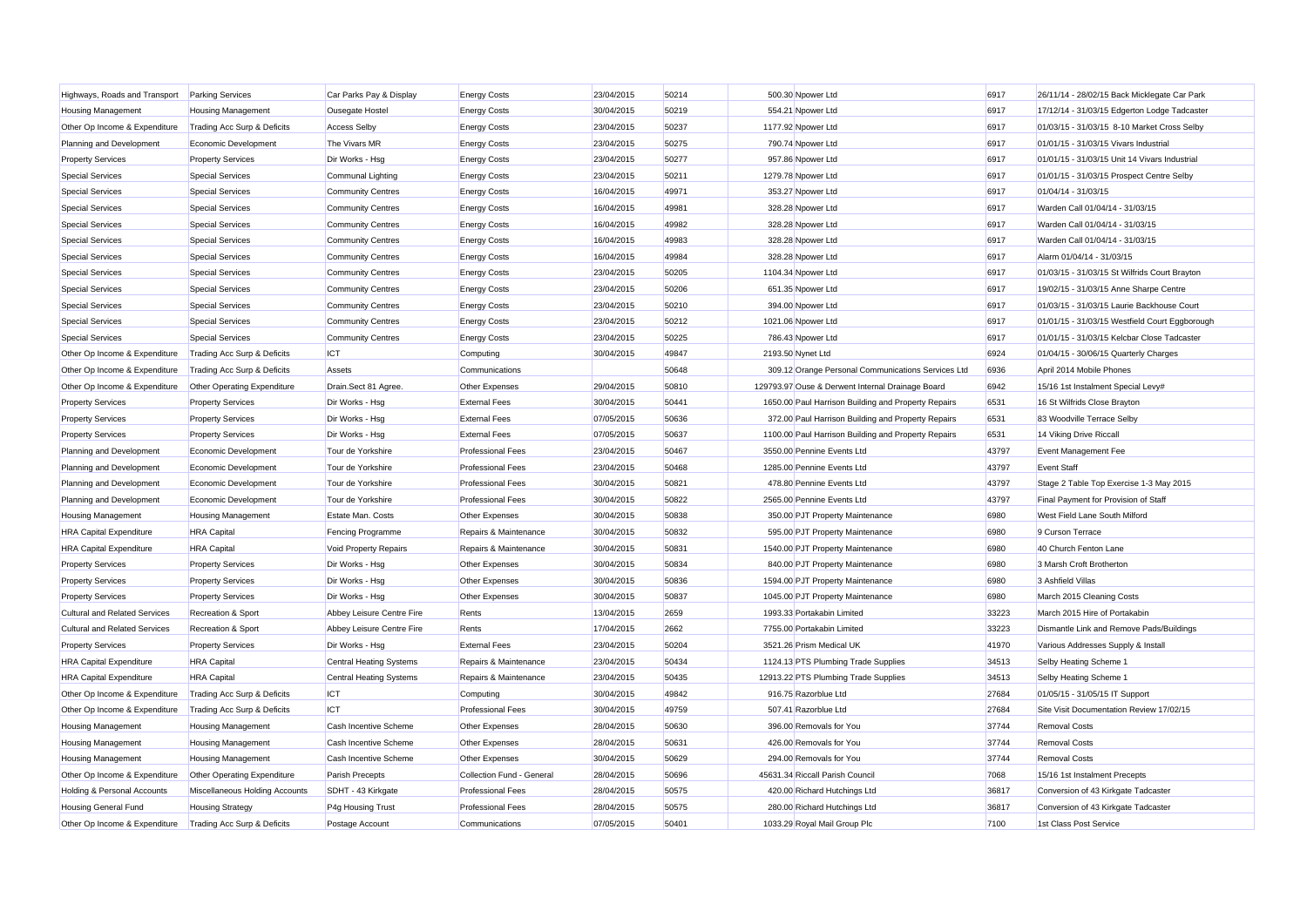| Planning and Development               | <b>Community Development</b>       | Community Engagement Forums | <b>External Fees</b>      | 23/04/2015 | 50192 | 584.74 Ruralis |                                                 | 34516 | March 2015 Tad & Villages CEF                 |
|----------------------------------------|------------------------------------|-----------------------------|---------------------------|------------|-------|----------------|-------------------------------------------------|-------|-----------------------------------------------|
| <b>Housing General Fund</b>            | <b>Supporting People</b>           | Warden Lifeline Service     | <b>External Fees</b>      | 30/04/2015 | 50403 |                | 5090.80 Ryedale District Council                | 7105  | 01/04/15 - 31/03/16 Annual Charge for Ryecare |
| <b>Special Services</b>                | <b>Special Services</b>            | <b>Community Centres</b>    | <b>External Fees</b>      | 23/04/2015 | 50405 |                | 7202.52 Ryedale District Council                | 7105  | 01/04/15 - 30/06/15 Ryecare Connections       |
| <b>Environmental Services</b>          | Recycling                          | Recycling                   | <b>External Fees</b>      | 16/04/2015 | 49985 |                | 937.65 Ryedale Organics Ltd                     | 6694  | Greenwaste March                              |
| Other Op Income & Expenditure          | <b>Other Operating Expenditure</b> | Parish Precepts             | Collection Fund - General | 28/04/2015 | 50697 |                | 2500.00 Ryther cum Ossendyke Parish Council     | 7107  | 15/16 1st Instalment Precepts                 |
| Central Services to the Public         | Local Tax Collection               | Council Tax Collection      | <b>External Fees</b>      | 17/04/2015 | 2672  |                | 681.69 Santander                                | 6052  | March 2015 Council Tax Payments               |
| <b>Housing Management</b>              | <b>Housing Management</b>          | <b>Rent Project</b>         | <b>External Fees</b>      | 17/04/2015 | 2671  |                | 1033.80 Santander                               | 6052  | March 2015 House & Garage Rents               |
| Other Op Income & Expenditure          | Other Operating Expenditure        | Parish Precepts             | Collection Fund - General | 28/04/2015 | 50698 |                | 8000.00 Saxton Cum Scarthingwell Parish Council | 7119  | 15/16 1st Instalment Precepts                 |
| Other Op Income & Expenditure          | <b>Other Operating Expenditure</b> | Drain.Sect 81 Agree.        | <b>Other Expenses</b>     | 29/04/2015 | 50811 |                | 479055.00 Selby Area Internal Drainage Board    | 7140  | 15/16 1st Instalment Special Levy#            |
| <b>Environmental Services</b>          | Regulatory Servics - EH            | <b>Public Conveniences</b>  | <b>NNDR</b>               | 16/04/2015 | 50282 |                | 2976.00 Selby District Council                  | 7151  | <b>Station Road Public Conveniences</b>       |
| <b>Environmental Services</b>          | Regulatory Servics - EH            | <b>Public Conveniences</b>  | <b>NNDR</b>               | 16/04/2015 | 50283 |                | 1368.00 Selby District Council                  | 7151  | Superloo Britannia Car Park Tadcaster         |
| Highways, Roads and Transport          | <b>Parking Services</b>            | Car Parks-Other             | <b>NNDR</b>               | 16/04/2015 | 50181 |                | 5040.00 Selby District Council                  | 7151  | Britannia Car Park Tadcaster                  |
| Highways, Roads and Transport          | <b>Parking Services</b>            | Car Parks-Other             | <b>NNDR</b>               | 16/04/2015 | 50183 |                | 720.00 Selby District Council                   | 7151  | 12 Low Street Sherburn                        |
| Highways, Roads and Transport          | <b>Parking Services</b>            | Car Parks-Other             | <b>NNDR</b>               | 16/04/2015 | 50187 |                | 5280.00 Selby District Council                  | 7151  | Chapel Street Car Park Tadcaster              |
| Highways, Roads and Transport          | <b>Parking Services</b>            | Car Parks Pay & Display     | <b>NNDR</b>               | 16/04/2015 | 50176 |                | 792.00 Selby District Council                   | 7151  | Land Rear of Former Civic Centre              |
| Highways, Roads and Transport          | <b>Parking Services</b>            | Car Parks Pay & Display     | <b>NNDR</b>               | 16/04/2015 | 50177 |                | 4464.00 Selby District Council                  | 7151  | Car Park New Lane Selby                       |
| Highways, Roads and Transport          | <b>Parking Services</b>            | Car Parks Pay & Display     | <b>NNDR</b>               | 16/04/2015 | 50178 |                | 2880.00 Selby District Council                  | 7151  | Car Park South Parade Selby                   |
| Highways, Roads and Transport          | <b>Parking Services</b>            | Car Parks Pay & Display     | <b>NNDR</b>               | 16/04/2015 | 50179 |                | 4878.28 Selby District Council                  | 7151  | Portholme Road Car Park Selby                 |
| Highways, Roads and Transport          | <b>Parking Services</b>            | Car Parks Pay & Display     | <b>NNDR</b>               | 16/04/2015 | 50180 |                | 7800.00 Selby District Council                  | 7151  | Back Micklegate Car Park Selby                |
| Highways, Roads and Transport          | <b>Parking Services</b>            | Car Parks Pay & Display     | <b>NNDR</b>               | 16/04/2015 | 50182 |                | 3168.00 Selby District Council                  | 7151  | Audus St Car Park Selby                       |
| Highways, Roads and Transport          | <b>Parking Services</b>            | Car Parks Pay & Display     | <b>NNDR</b>               | 16/04/2015 | 50184 |                | 1188.00 Selby District Council                  | 7151  | The Park Car Park Selby                       |
| Highways, Roads and Transport          | <b>Parking Services</b>            | Car Parks Pay & Display     | <b>NNDR</b>               | 16/04/2015 | 50185 |                | 3552.00 Selby District Council                  | 7151  | Micklegate Car Park Selby                     |
| Highways, Roads and Transport          | <b>Parking Services</b>            | Car Parks Pay & Display     | <b>NNDR</b>               | 16/04/2015 | 50186 |                | 588.00 Selby District Council                   | 7151  | Church Hill Car Park Selby                    |
| <b>Housing Management</b>              | <b>Housing Management</b>          | Edgerton Lodge              | Other Expenses            | 30/04/2015 | 50600 |                | 1008.00 Selby District Council                  | 7151  | Flat D Edgerton Lodge Tadcaster               |
| Non Distributed Costs                  | <b>Unused Facilities Costs</b>     | <b>Barlby CRD</b>           | <b>NNDR</b>               | 16/04/2015 | 50175 |                | 6720.00 Selby District Council                  | 7151  | Repair Depot Barlby Road Selby                |
| Other Op Income & Expenditure          | Trading Acc Surp & Deficits        | <b>Civic Centre</b>         | <b>NNDR</b>               | 16/04/2015 | 50173 |                | 102051.00 Selby District Council                | 7151  | Civic Centre Doncaster Road Selby             |
| Other Op Income & Expenditure          | Trading Acc Surp & Deficits        | <b>Civic Centre</b>         | <b>NNDR</b>               | 17/04/2015 | 50393 |                | 1116.00 Selby District Council                  | 7151  | 01/04/15 - 31/03/16 Unit 11 Vivars Industrial |
| <b>Property Services</b>               | <b>Property Services</b>           | Dir Works - Hsg             | <b>NNDR</b>               | 17/04/2015 | 50392 |                | 936.00 Selby District Council                   | 7151  | 01/04/15 - 31/03/16 Unit 14 Vivars Industrial |
| <b>Special Services</b>                | <b>Special Services</b>            | <b>Pumping Stations</b>     | <b>NNDR</b>               | 16/04/2015 | 50174 |                | 340.80 Selby District Council                   | 7151  | Sewage Disposal Works Birkin                  |
| <b>Holding &amp; Personal Accounts</b> | Miscellaneous Holding Accounts     | Treasury Mgmt - Investments | Principal                 | 13/04/2015 | 2658  |                | 86000.00 Selby & District Housing Trust         | 43777 | First Loan/Grant 2nd Loan Advance             |
| <b>Housing General Fund</b>            | <b>Housing Strategy</b>            | P4g Housing Trust           | Other Expenses            | 13/04/2015 | 2658  |                | 8750.00 Selby & District Housing Trust          | 43777 | First Loan/Grant 2nd Loan Advance             |
| <b>Property Services</b>               | <b>Property Services</b>           | Dir Works - Hsg             | Equip/Furniture/Materials | 23/04/2015 | 50095 |                | 913.00 Selby Glass                              | 7172  | March 2015 Statement                          |
| Other Op Income & Expenditure          | Other Operating Expenditure        | Parish Precepts             | Collection Fund - General | 28/04/2015 | 50699 |                | 248255.66 Selby Town Council                    | 32181 | 15/16 1st Instalment Precepts                 |
| <b>Environmental Services</b>          | <b>Street Cleansing</b>            | <b>Street Cleansing</b>     | <b>External Fees</b>      | 07/05/2015 | 50452 |                | 300.00 Taperell Environmental                   | 7303  | March 2015 Skip Hire                          |
| <b>Property Services</b>               | <b>Property Services</b>           | Dir Works - Hsg             | <b>External Fees</b>      | 07/05/2015 | 50453 |                | 2072.80 Taperell Environmental                  | 7303  | March 2015 Hire of Yard Skip                  |
| Other Op Income & Expenditure          | Other Operating Expenditure        | Parish Precepts             | Collection Fund - General | 28/04/2015 | 50700 |                | 75000.00 Sherburn In Elmet Parish Council       | 7199  | 15/16 1st Instalment Precepts                 |
| <b>HRA Capital Expenditure</b>         | <b>HRA</b> Capital                 | Damp Works                  | Repairs & Maintenance     | 16/04/2015 | 50092 |                | 639.00 Sherwood Property Building Services      | 35336 | 25a Manor Garth                               |
| <b>HRA Capital Expenditure</b>         | <b>HRA</b> Capital                 | Damp Works                  | Repairs & Maintenance     | 16/04/2015 | 50093 |                | 430.00 Sherwood Property Building Services      | 35336 | 6 Cockret Close                               |
| <b>HRA Capital Expenditure</b>         | <b>HRA</b> Capital                 | Damp Works                  | Repairs & Maintenance     | 16/04/2015 | 50094 |                | 1068.00 Sherwood Property Building Services     | 35336 | 9 Dixon Gardens                               |
| <b>HRA Capital Expenditure</b>         | <b>HRA</b> Capital                 | Damp Works                  | Repairs & Maintenance     | 30/04/2015 | 50512 |                | 695.00 Sherwood Property Building Services      | 35336 | 4 Holly View Skipwith                         |
| <b>Property Services</b>               | <b>Property Services</b>           | Dir Works - Hsg             | <b>External Fees</b>      | 30/04/2015 | 50506 |                | 2100.00 Sherwood Property Building Services     | 35336 | 67 Ashtree Walk Tadcaster                     |
| <b>Property Services</b>               | <b>Property Services</b>           | Dir Works - Hsg             | <b>External Fees</b>      | 30/04/2015 | 50507 |                | 425.00 Sherwood Property Building Services      | 35336 | 6 River Close Barlby                          |
| <b>Property Services</b>               | <b>Property Services</b>           | Dir Works - Hsg             | <b>External Fees</b>      | 30/04/2015 | 50508 |                | 2745.00 Sherwood Property Building Services     | 35336 | 20 St Wilfrids Court Selby                    |
| <b>Property Services</b>               | <b>Property Services</b>           | Dir Works - Hsg             | <b>External Fees</b>      | 30/04/2015 | 50509 |                | 593.00 Sherwood Property Building Services      | 35336 | 102 Stutton Road Tadcaster                    |
| <b>Property Services</b>               | <b>Property Services</b>           | Dir Works - Hsg             | <b>External Fees</b>      | 30/04/2015 | 50510 |                | 796.00 Sherwood Property Building Services      | 35336 | 3 Northfield Close                            |
| <b>Property Services</b>               | <b>Property Services</b>           | Dir Works - Hsg             | <b>External Fees</b>      | 30/04/2015 | 50511 |                | 736.00 Sherwood Property Building Services      | 35336 | 27 Hollywood Selby                            |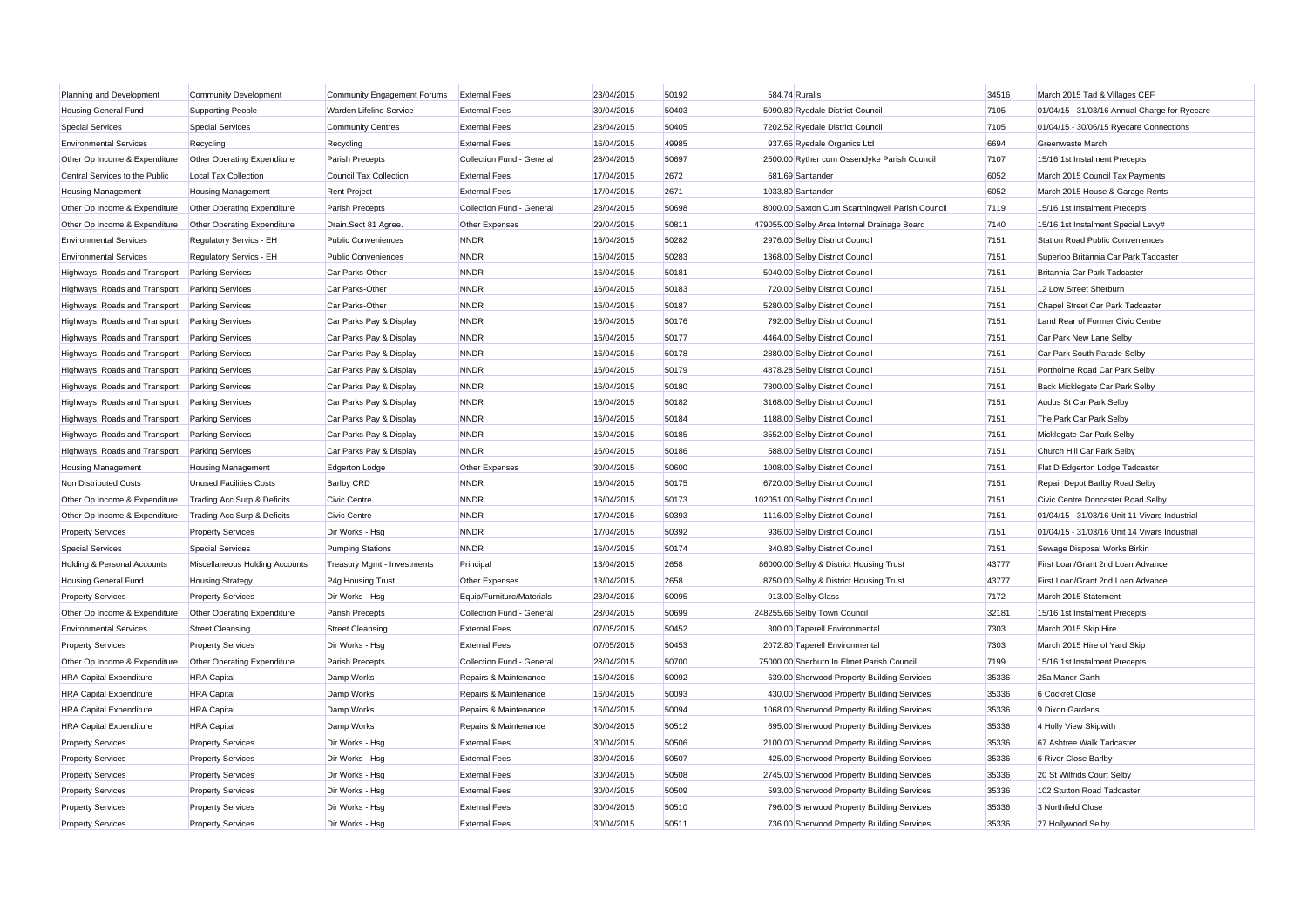| <b>Property Services</b>               | <b>Property Services</b>           | Dir Works - Hsg                   | <b>External Fees</b>               | 30/04/2015 | 50645 | 3020.00 Sherwood Property Building Services          | 35336 | 7 Grove Crescent                   |
|----------------------------------------|------------------------------------|-----------------------------------|------------------------------------|------------|-------|------------------------------------------------------|-------|------------------------------------|
| <b>Property Services</b>               | <b>Property Services</b>           | Dir Works - Hsg                   | <b>External Fees</b>               | 30/04/2015 | 50804 | 2535.00 Sherwood Property Building Services          | 35336 | 60 Charles Street Selby            |
| <b>Property Services</b>               | <b>Property Services</b>           | Dir Works - Hsg                   | Other Expenses                     | 30/04/2015 | 50805 | 555.00 Sherwood Property Building Services           | 35336 | 11 Carr Street Selby               |
| <b>Holding &amp; Personal Accounts</b> | Miscellaneous Holding Accounts     | <b>Elections Holding Account</b>  | Other Expenses                     | 23/04/2015 | 49969 | 560.00 Signet Signs Ltd                              | 7209  | Poll Spares Option                 |
| Other Op Income & Expenditure          | Trading Acc Surp & Deficits        | Marketing & Comms                 | Other Expenses                     | 23/04/2015 | 50284 | 3329.29 Smart Distribution Solutions Ltd             | 41571 | Citizenlink Distribution           |
| Other Op Income & Expenditure          | Other Operating Expenditure        | Parish Precepts                   | Collection Fund - General          | 28/04/2015 | 50701 | 11875.54 South Milford Parish Council                | 7241  | 15/16 1st Instalment Precepts      |
| <b>Housing General Fund</b>            | <b>Housing Strategy</b>            | PFI Scheme (Housing)              | Other Expenses                     | 30/04/2015 | 50792 | 32980.50 South Yorkshire Housing Ass Ltd             | 7239  | March 2015 Selby PFI               |
| Other Op Income & Expenditure          | Other Operating Expenditure        | Parish Precepts                   | Collection Fund - General          | 28/04/2015 | 50702 | 1921.00 Stillingfleet Parish Council                 | 7263  | 15/16 1st Instalment Precepts      |
| Other Op Income & Expenditure          | Other Operating Expenditure        | Parish Precepts                   | Collection Fund - General          | 28/04/2015 | 50703 | 4054.95 Stutton With Hazelwood Parish Council        | 7272  | 15/16 1st Instalment Precepts      |
| Planning and Development               | <b>Community Development</b>       | <b>Tadcaster Tough Stuff</b>      | Other Expenses                     | 30/04/2015 | 50800 | 1100.00 Tadcaster & Rural Community Interest Company | 40494 | Tadcaster Main Car Park Study      |
| Other Op Income & Expenditure          | Other Operating Expenditure        | <b>Parish Precepts</b>            | Collection Fund - General          | 28/04/2015 | 50704 | 56073.97 Tadcaster Town Council                      | 7297  | 15/16 1st Instalment Precepts      |
| <b>Property Services</b>               | <b>Property Services</b>           | Dir Works - Hsg                   | <b>External Fees</b>               | 16/04/2015 | 50087 | 360.00 T A M Loughlin                                | 6779  | 11 Whitefield Bungalows            |
| <b>Property Services</b>               | <b>Property Services</b>           | Dir Works - Hsg                   | <b>External Fees</b>               | 16/04/2015 | 50088 | 385.00 T A M Loughlin                                | 6779  | 16 Cherry Tree Walk                |
| <b>Property Services</b>               | <b>Property Services</b>           | Dir Works - Hsg                   | <b>External Fees</b>               | 14/05/2015 | 50424 | 450.00 T A M Loughlin                                | 6779  | 16 The Cloisters Hemingbrough      |
| Other Op Income & Expenditure          | Trading Acc Surp & Deficits        | Planning                          | <b>Direct Salaries &amp; Wages</b> | 14/05/2015 | 50455 | 1554.00 The Oyster Partnership Ltd                   | 43921 | W/E 05/04/15                       |
| Other Op Income & Expenditure          | Trading Acc Surp & Deficits        | Planning                          | <b>Direct Salaries &amp; Wages</b> | 14/05/2015 | 50456 | 1102.50 The Oyster Partnership Ltd                   | 43921 | W/E 12/04/15                       |
| Other Op Income & Expenditure          | <b>Other Operating Expenditure</b> | Parish Precepts                   | Collection Fund - General          | 28/04/2015 | 50705 | 2250.00 Thorganby Parish Council                     | 7322  | 15/16 1st Instalment Precepts      |
| Other Op Income & Expenditure          | Other Operating Expenditure        | <b>Parish Precepts</b>            | Collection Fund - General          | 28/04/2015 | 50706 | 21544.72 Thorpe Willoughby Parish Council            | 7324  | 15/16 1st Instalment Precepts      |
| Planning and Development               | Development Control                | Development Management            | Advertising                        | 30/04/2015 | 50068 | 328.00 TMP (Uk) Ltd                                  | 5101  | <b>Statutory Advertising</b>       |
| Planning and Development               | <b>Development Control</b>         | Development Management            | Advertising                        | 30/04/2015 | 50069 | 410.44 TMP (Uk) Ltd                                  | 5101  | <b>Statutory Advertising</b>       |
| Planning and Development               | Development Control                | Development Management            | Advertising                        | 30/04/2015 | 50070 | 410.44 TMP (Uk) Ltd                                  | 5101  | <b>Statutory Advertising</b>       |
| Planning and Development               | <b>Development Control</b>         | Development Management            | Advertising                        | 30/04/2015 | 50072 | 405.11 TMP (Uk) Ltd                                  | 5101  | <b>Statutory Advertising</b>       |
| Planning and Development               | Development Control                | Development Management            | Advertising                        | 30/04/2015 | 50073 | 760.00 TMP (Uk) Ltd                                  | 5101  | <b>Statutory Advertising</b>       |
| Planning and Development               | Development Control                | Development Management            | Advertising                        | 14/05/2015 | 50417 | 292.00 TMP (Uk) Ltd                                  | 5101  | <b>Statutory Advertising</b>       |
| Planning and Development               | Development Control                | Development Management            | Advertising                        |            | 50592 | 305.54 TMP (Uk) Ltd                                  | 5101  | <b>Statutory Advertising</b>       |
| Planning and Development               | <b>Development Control</b>         | Development Management            | Advertising                        |            | 50593 | 652.00 TMP (Uk) Ltd                                  | 5101  | <b>Statutory Advertising</b>       |
| Other Op Income & Expenditure          | Other Operating Expenditure        | <b>Parish Precepts</b>            | Collection Fund - General          | 28/04/2015 | 50707 | 1150.00 Towton Grimston & Kirby Wharfe Pc            | 7347  | 15/16 1st Instalment Precepts      |
| Other Op Income & Expenditure          | Other Operating Expenditure        | Parish Precepts                   | Collection Fund - General          | 28/04/2015 | 50708 | 8959.65 Ulleskelf Parish Council                     | 7377  | 15/16 1st Instalment Precepts      |
| <b>Holding &amp; Personal Accounts</b> | Miscellaneous Holding Accounts     | SDHT - 43 Kirkgate                | <b>Professional Fees</b>           | 14/05/2015 | 50450 | 2152.00 Universal Fire Protection                    | 7386  | 43 Kirkgate Tadcaster - Inspection |
| Special Services                       | <b>Special Services</b>            | <b>Community Centres</b>          | <b>Fixtures &amp; Fittings</b>     | 07/05/2015 | 50114 | 383.90 Universal Fire Protection                     | 7386  | Anne Sharpe Centre - Inspection    |
| Other Op Income & Expenditure          | Trading Acc Surp & Deficits        | Legal Services                    | <b>Direct Salaries &amp; Wages</b> | 23/04/2015 | 50076 | 1003.99 Venn Group Ltd                               | 7402  | W/E 29/03/2015                     |
| Other Op Income & Expenditure          | Trading Acc Surp & Deficits        | <b>Legal Services</b>             | <b>Direct Salaries &amp; Wages</b> | 23/04/2015 | 50436 | 898.21 Venn Group Ltd                                | 7402  | W/E 12/04/15                       |
| Other Op Income & Expenditure          | Trading Acc Surp & Deficits        | Legal Services                    | <b>Direct Salaries &amp; Wages</b> | 23/04/2015 | 50460 | 927.11 Venn Group Ltd                                | 7402  | W/E 03/04/15                       |
| Other Op Income & Expenditure          | Trading Acc Surp & Deficits        | Audit Practice A/C                | <b>External Fees</b>               | 30/04/2015 | 49997 | 45056.50 Veritau North Yorkshire Ltd                 | 33862 | Internal Audit Services 2015/16    |
| Other Op Income & Expenditure          | Trading Acc Surp & Deficits        | Planning                          | Direct Salaries & Wages            | 28/04/2015 | 50627 | 1783.50 Vivid Resourcing Limited                     | 43982 | W/E 19/04/15                       |
| Other Op Income & Expenditure          | Trading Acc Surp & Deficits        | ICT                               | Computing                          | 30/04/2015 | 50086 | 4163.41 Vodafone Limited                             | 6201  | Quarter 1 2015                     |
| <b>Housing Management</b>              | <b>Housing Management</b>          | Solid Fuel Serv-PInd              | Repairs & Maintenance              | 16/04/2015 | 50150 | 1433.59 WDH Solutions Ltd                            | 28604 | Instalment 38 Solid Fuel Service   |
| <b>HRA Capital Expenditure</b>         | <b>HRA</b> Capital                 | <b>External Door Replacements</b> | Repairs & Maintenance              | 23/04/2015 | 50199 | 555.00 Websters (Burn) Glass Ltd                     | 7431  | 14 Beechtree Road Tadcaster        |
| <b>HRA Capital Expenditure</b>         | <b>HRA</b> Capital                 | <b>External Door Replacements</b> | Repairs & Maintenance              | 30/04/2015 | 50197 | 673.00 Websters (Burn) Glass Ltd                     | 7431  | 18 Church Lane Selby               |
| <b>HRA Capital Expenditure</b>         | <b>HRA</b> Capital                 | Void Property Repairs             | Repairs & Maintenance              | 30/04/2015 | 50198 | 2285.00 Websters (Burn) Glass Ltd                    | 7431  | 9b West Acres Byram                |
| <b>Property Services</b>               | <b>Property Services</b>           | Dir Works - Hsg                   | Equip/Furniture/Materials          | 23/04/2015 | 50193 | 1118.92 Websters (Burn) Glass Ltd                    | 7431  | March 2015 Statement               |
| Other Op Income & Expenditure          | Other Operating Expenditure        | Parish Precepts                   | Collection Fund - General          | 28/04/2015 | 50709 | 1637.96 West Haddlesey Parish Council                | 7438  | 15/16 1st Instalment Precepts      |
| Central Services to the Public         | <b>Local Tax Collection</b>        | Council Tax Collection            | Communications                     | 30/04/2015 | 50519 | 1212.64 Whistl                                       | 7335  | Week 16 2015 Ctax Post Collection  |
| Other Op Income & Expenditure          | Trading Acc Surp & Deficits        | Postage Account                   | Communications                     | 16/04/2015 | 50056 | 2102.45 Whistl                                       | 7335  | Week 13 2015 Post Collection       |
| Other Op Income & Expenditure          | Trading Acc Surp & Deficits        | Postage Account                   | Communications                     | 16/04/2015 | 50190 | 1686.83 Whistl                                       | 7335  | Week 14 2015 Post Collection       |
| Other Op Income & Expenditure          | Trading Acc Surp & Deficits        | Postage Account                   | Communications                     | 23/04/2015 | 50440 | 829.23 Whistl                                        | 7335  | Week 15 2015 Post Collection       |